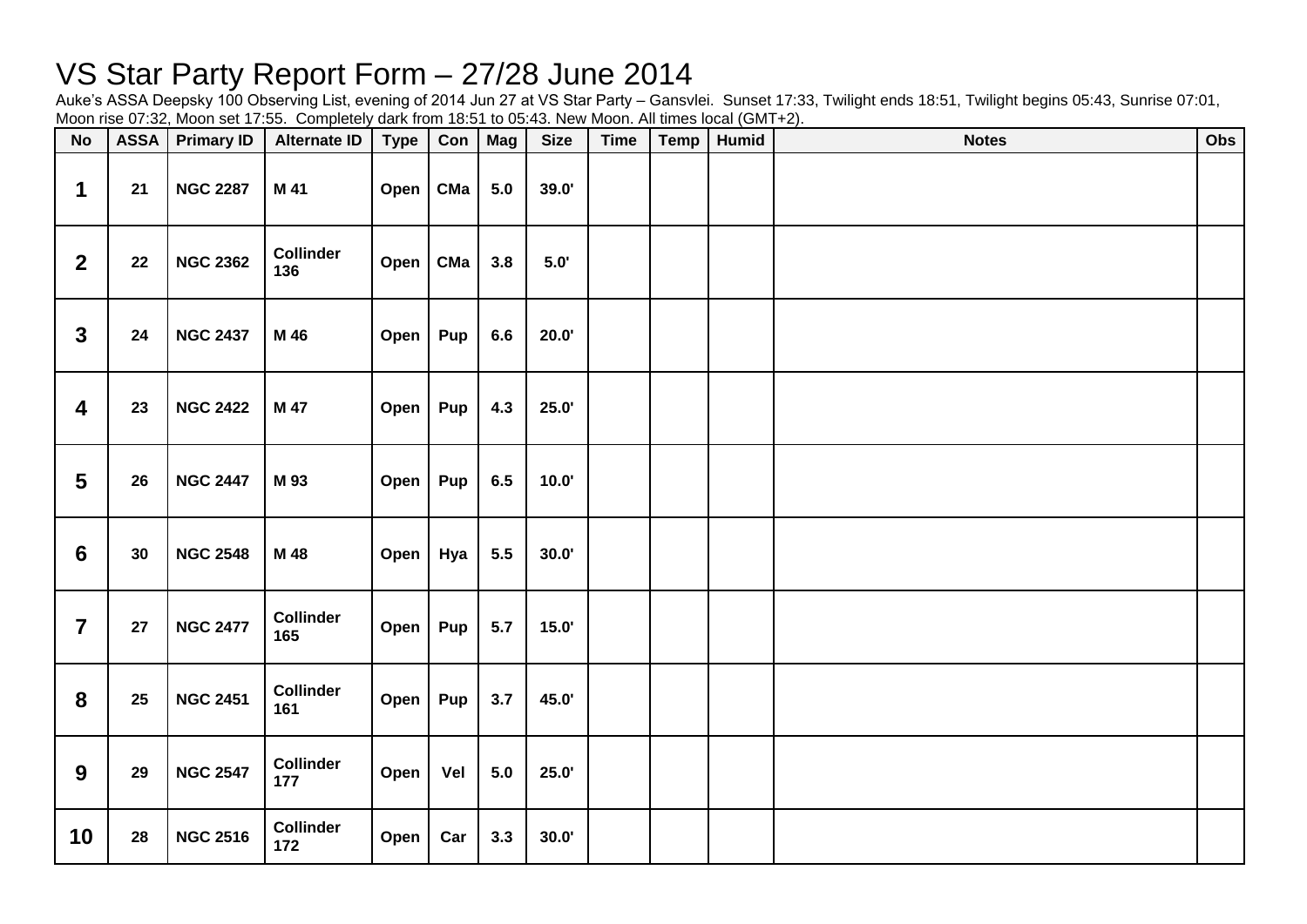| <b>No</b> | <b>ASSA</b> | <b>Primary ID</b> | <b>Alternate ID</b>      | <b>Type</b> | Con        | Mag  | <b>Size</b>   | <b>Time</b> | Temp | <b>Humid</b> | <b>Notes</b> | Obs |
|-----------|-------------|-------------------|--------------------------|-------------|------------|------|---------------|-------------|------|--------------|--------------|-----|
| 11        | 31          | IC 2391           | <b>Collinder</b><br>191  | Open        | Vel        | 2.6  | 60.0'         |             |      |              |              |     |
| 12        | 33          | <b>NGC 2818</b>   | He 2-23                  | <b>PNe</b>  | <b>Pyx</b> | 11.9 | 36"           |             |      |              |              |     |
| 13        | 39          | <b>NGC 3242</b>   | Ghost of<br>Jupiter      | <b>PNe</b>  | Hya        | 8.6  | 40"           |             |      |              |              |     |
| 14        | 36          | <b>NGC 3115</b>   | <b>Spindle</b><br>Galaxy | Gal         | <b>Sex</b> | 10.0 | 7.6'x<br>3.5' |             |      |              |              |     |
| 15        | 34          | <b>IC 2488</b>    | <b>OCL 789</b>           | Open        | Vel        | 7.4  | 18.0'         |             |      |              |              |     |
| 16        | 37          | <b>NGC 3132</b>   | <b>Eight Burst</b>       | <b>PNe</b>  | Vel        | 8.2  | 1.4'          |             |      |              |              |     |
| 17        | 32          | <b>NGC 2808</b>   |                          | Glob        | Car        | 6.2  | 14.0'         |             |      |              |              |     |
| 18        | 35          | <b>NGC 3114</b>   | <b>Collinder</b><br>215  | Open        | Car        | 4.5  | 35.0'         |             |      |              |              |     |
| 19        | 42          | <b>NGC 3324</b>   | <b>Collinder</b><br>225  | Open        | Car        | 6.7  | 12.0'         |             |      |              |              |     |
| 20        | 41          | <b>NGC 3293</b>   | <b>Collinder</b><br>224  | Open        | Car        | 6.2  | 6.0"          |             |      |              |              |     |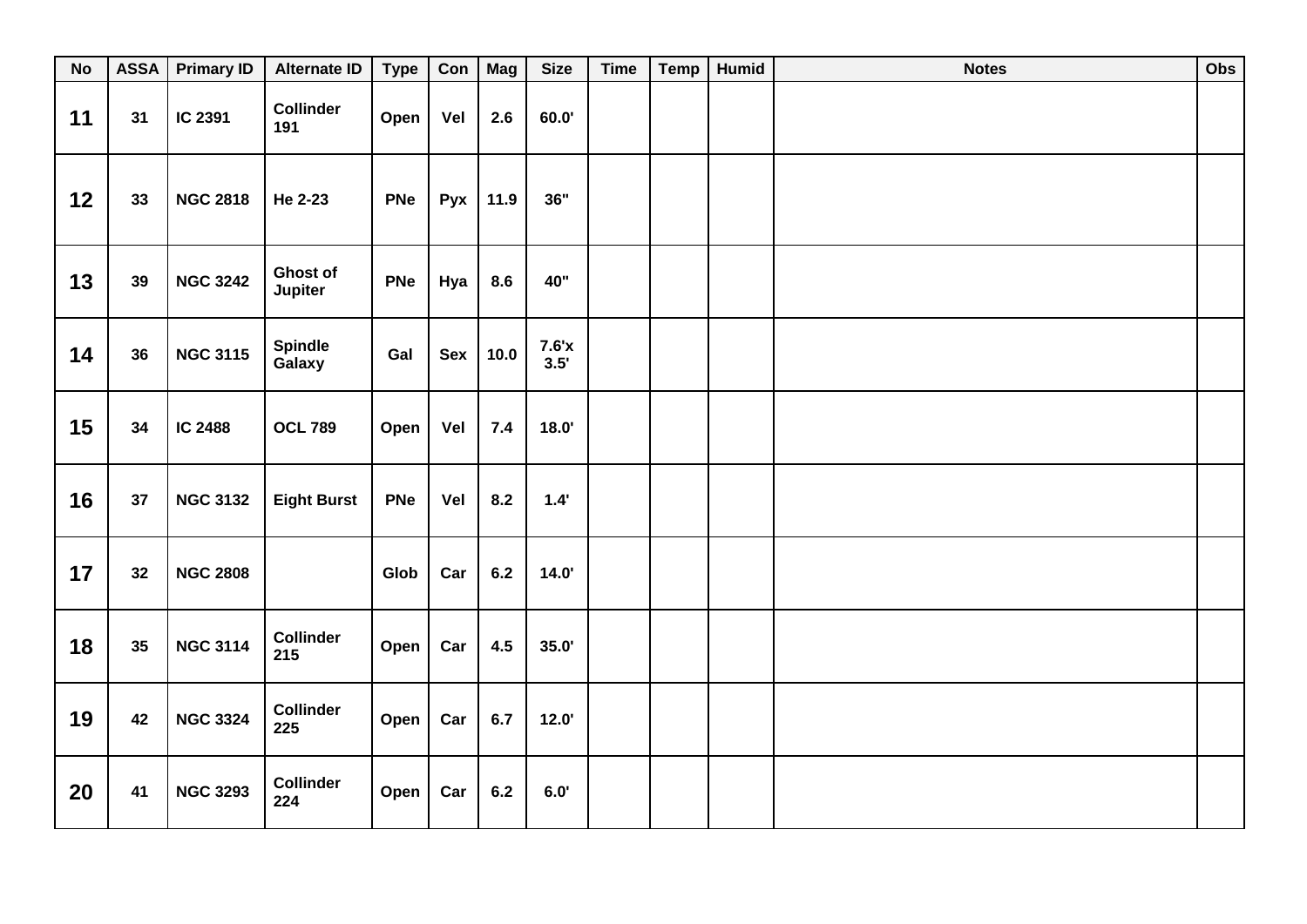| <b>No</b> | <b>ASSA</b> | <b>Primary ID</b> | <b>Alternate ID</b>                 | <b>Type</b> | Con | Mag  | <b>Size</b>   | <b>Time</b> | <b>Temp</b> | <b>Humid</b> | <b>Notes</b> | Obs |
|-----------|-------------|-------------------|-------------------------------------|-------------|-----|------|---------------|-------------|-------------|--------------|--------------|-----|
| 21        | 40          | IC 2581           | <b>Collinder</b><br>222             | Open        | Car | 5.3  | 5.0'          |             |             |              |              |     |
| 22        | 38          | <b>NGC 3201</b>   |                                     | Glob        | Vel | 6.9  | 20.0"         |             |             |              |              |     |
| 23        | 43          | IC 2602           | <b>Collinder</b><br>229             | Open        | Car | 1.6  | 100.0'        |             |             |              |              |     |
| 24        | 44          | <b>NGC 3372</b>   | <b>Eta Carinae</b><br><b>Nebula</b> | <b>Neb</b>  | Car | 3.0  | 120.0'        |             |             |              |              |     |
| 25        | 45          | <b>NGC 3532</b>   | Collinder<br>238                    | Open        | Car | 3.4  | 50.0'         |             |             |              |              |     |
| 26        | 47          | <b>NGC 3918</b>   | <b>Blue</b><br><b>Planetary</b>     | <b>PNe</b>  | Cen | 8.4  | 12"           |             |             |              |              |     |
| 27        | 46          | <b>NGC 3766</b>   | <b>Collinder</b><br>248             | Open        | Cen | 4.6  | 9.3'          |             |             |              |              |     |
| 28        | 48          | <b>NGC 4361</b>   | <b>PN</b><br>G294.1+43.6            | <b>PNe</b>  | Crv | 10.9 | 1.3'          |             |             |              |              |     |
| 29        | 51          | <b>Coalsack</b>   | DC 300.7-<br>001.0                  | <b>Dark</b> | Cru | 6.0  | 16.0'         |             |             |              |              |     |
| 30        | 50          | <b>NGC 4594</b>   | M 104                               | Gal         | Vir | 9.1  | 9.1'x<br>5.6' |             |             |              |              |     |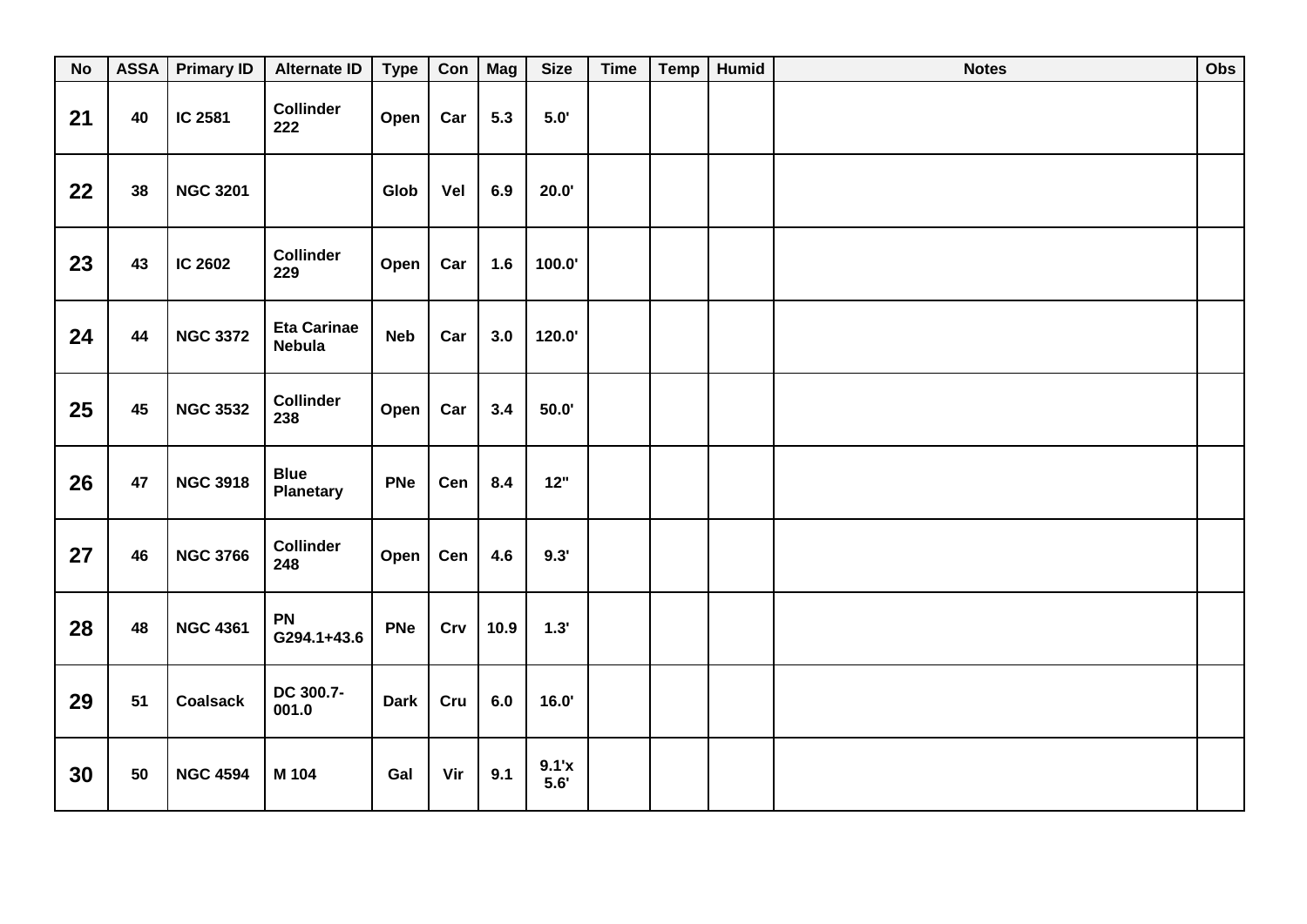| <b>No</b> | <b>ASSA</b> | <b>Primary ID</b>            | <b>Alternate ID</b>     | <b>Type</b> | Con        | Mag  | <b>Size</b>     | <b>Time</b> | <b>Temp</b> | <b>Humid</b> | <b>Notes</b> | Obs |
|-----------|-------------|------------------------------|-------------------------|-------------|------------|------|-----------------|-------------|-------------|--------------|--------------|-----|
| 31        | 49          | <b>Dark</b><br><b>Doodad</b> | DC 301.0-<br>008.6C     | <b>Dark</b> | <b>Mus</b> | 6.0  | 42.4'           |             |             |              |              |     |
| 32        | 52          | <b>NGC 4755</b>              | <b>Jewel Box</b>        | Open        | Cru        | 5.2  | 10.0"           |             |             |              |              |     |
| 33        | 53          | <b>NGC 4833</b>              |                         | Glob        | <b>Mus</b> | 8.4  | 12.7'           |             |             |              |              |     |
| 34        | 54          | <b>NGC 4945</b>              | ESO 219 24              | Gal         | Cen        | 9.3  | 20.4'x<br>4.3'  |             |             |              |              |     |
| 35        | 55          | <b>NGC 5128</b>              | <b>Centaurus</b><br>A   | Gal         | Cen        | 7.8  | 27.5'x<br>18.2' |             |             |              |              |     |
| 36        | 56          | <b>NGC 5139</b>              | Omega<br>Centauri       | Glob        | Cen        | 3.9  | 55.0'           |             |             |              |              |     |
| 37        | 57          | <b>NGC 5189</b>              | IC 4274                 | <b>PNe</b>  | <b>Mus</b> | 10.3 | 2.3'            |             |             |              |              |     |
| 38        | 58          | <b>NGC 5236</b>              | M 83                    | Gal         | Hya        | 7.8  | 14.1'x<br>13.2' |             |             |              |              |     |
| 39        | 59          | <b>NGC 5281</b>              | Melotte 120             | Open        | Cen        | 8.2  | 7.0'            |             |             |              |              |     |
| 40        | 60          | <b>NGC 5460</b>              | <b>Collinder</b><br>280 | Open        | Cen        | 6.1  | 35.0'           |             |             |              |              |     |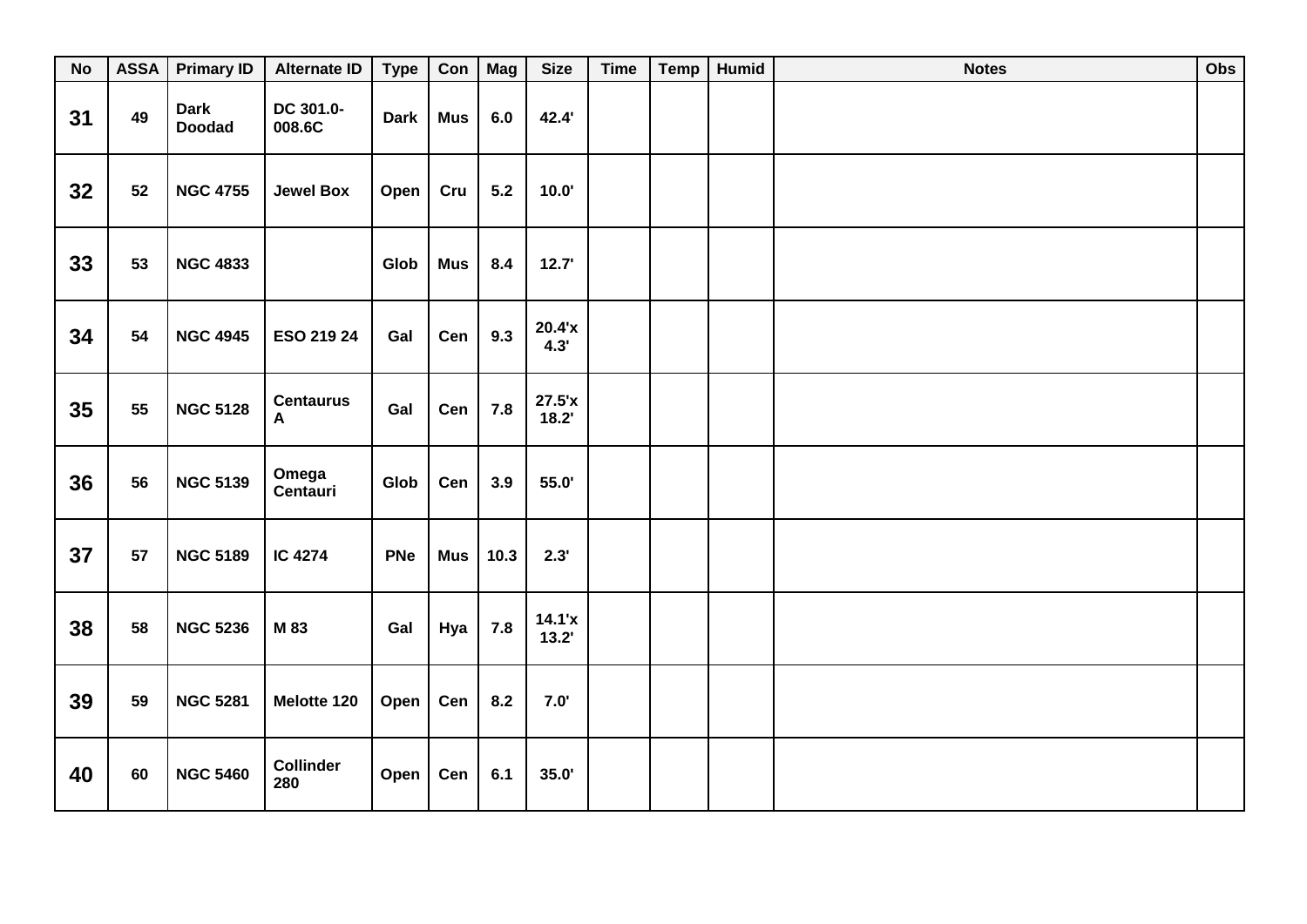| <b>No</b> | <b>ASSA</b> | <b>Primary ID</b> | <b>Alternate ID</b>     | <b>Type</b> | Con        | <b>Mag</b> | <b>Size</b> | <b>Time</b> | <b>Temp</b> | <b>Humid</b> | <b>Notes</b> | Obs |
|-----------|-------------|-------------------|-------------------------|-------------|------------|------------|-------------|-------------|-------------|--------------|--------------|-----|
| 41        | 61          | <b>NGC 5662</b>   | <b>Collinder</b><br>284 | Open        | Cen        | 7.7        | 29.0'       |             |             |              |              |     |
| 42        | 62          | <b>NGC 5822</b>   | <b>Collinder</b><br>289 | Open        | Lup        | 6.5        | 35.0'       |             |             |              |              |     |
| 43        | 63          | <b>NGC 5823</b>   | Melotte 131             | Open        | Cir        | 8.6        | 12.0'       |             |             |              |              |     |
| 44        | 64          | <b>B</b> 228      |                         | <b>Dark</b> | Lup        | $6.0\,$    | $4.0^\circ$ |             |             |              |              |     |
| 45        | 65          | <b>NGC 6025</b>   | <b>Collinder</b><br>296 | Open        | <b>TrA</b> | $6.0\,$    | 14.0'       |             |             |              |              |     |
| 46        | 66          | <b>NGC 6067</b>   | <b>Collinder</b><br>298 | Open        | <b>Nor</b> | 6.5        | 14.0'       |             |             |              |              |     |
| 47        | 67          | <b>NGC 6087</b>   | <b>Collinder</b><br>300 | Open        | <b>Nor</b> | 6.0        | 14.0'       |             |             |              |              |     |
| 48        | 68          | <b>NGC 6121</b>   | M 4                     | Glob        | Sco        | 5.4        | 36.0'       |             |             |              |              |     |
| 49        | 69          | <b>NGC 6124</b>   | <b>Collinder</b><br>301 | Open        | <b>Sco</b> | 6.3        | 39.0'       |             |             |              |              |     |
| 50        | 70          | <b>NGC 6193</b>   | <b>Collinder</b><br>310 | Open        | Ara        | 5.4        | 14.0'       |             |             |              |              |     |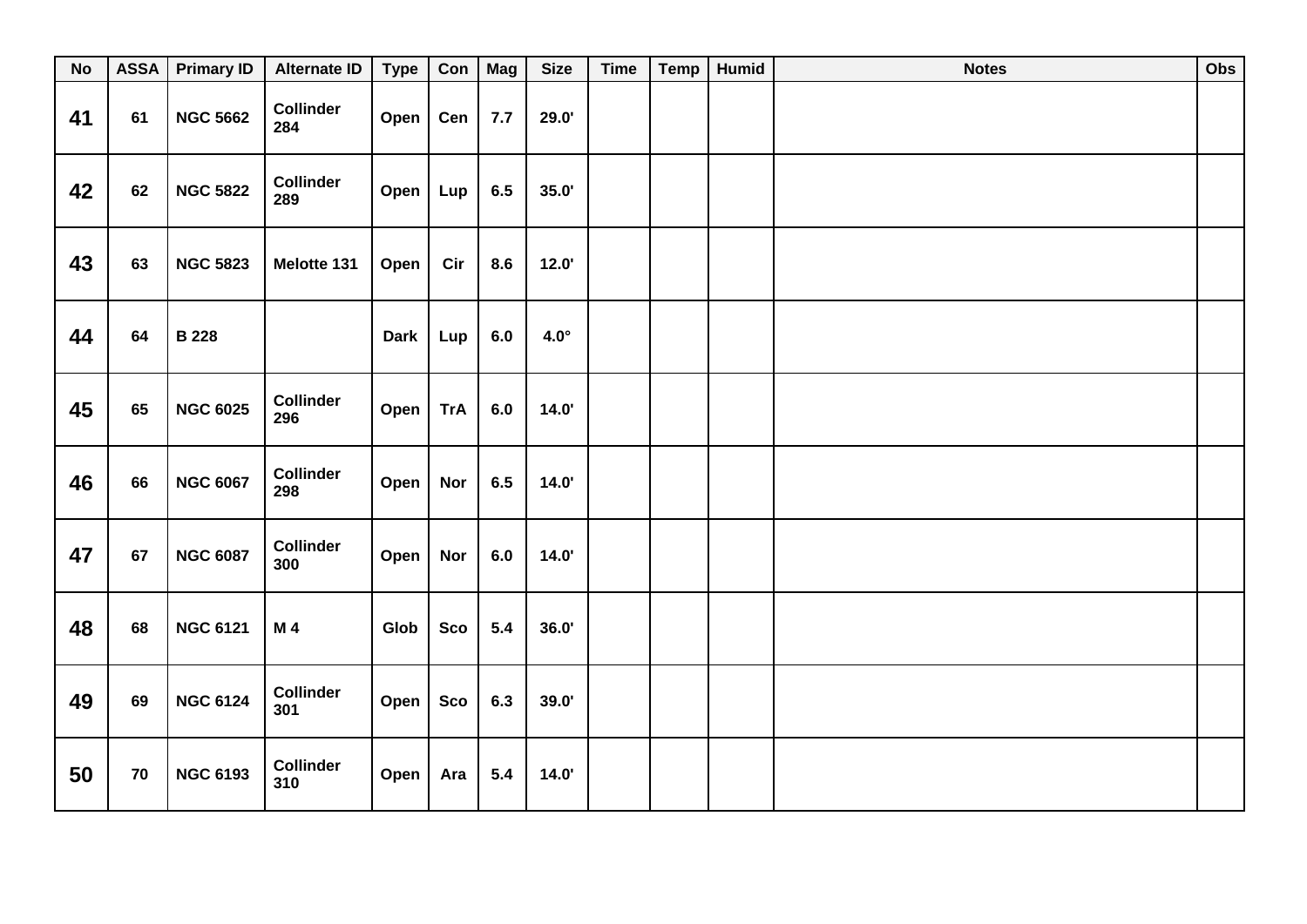| <b>No</b> | <b>ASSA</b> | <b>Primary ID</b> | <b>Alternate ID</b>                | <b>Type</b> | Con | <b>Mag</b> | <b>Size</b> | <b>Time</b> | <b>Temp</b> | Humid | <b>Notes</b> | Obs |
|-----------|-------------|-------------------|------------------------------------|-------------|-----|------------|-------------|-------------|-------------|-------|--------------|-----|
| 51        | 71          | <b>NGC 6218</b>   | M 12                               | Glob        | Oph | 6.1        | 16.0'       |             |             |       |              |     |
| 52        | 72          | <b>NGC 6231</b>   | <b>Collinder</b><br>315            | Open        | Sco | 3.4        | 14.0'       |             |             |       |              |     |
| 53        | 73          | <b>NGC 6254</b>   | M 10                               | Glob        | Oph | 6.6        | 20.0"       |             |             |       |              |     |
| 54        | 74          | <b>NGC 6266</b>   | M 62                               | Glob        | Oph | 6.4        | 15.0'       |             |             |       |              |     |
| 55        | 75          | <b>NGC 6273</b>   | M 19                               | Glob        | Oph | 6.8        | 17.0'       |             |             |       |              |     |
| 56        | 76          | <b>NGC 6281</b>   | <b>Collinder</b><br>324            | Open Sco    |     | 8.4        | 8.0"        |             |             |       |              |     |
| 57        | 77          | <b>B</b> 59-78    | <b>Pipe Nebula</b>                 | <b>Dark</b> | Oph | 5.0        | 60.0"       |             |             |       |              |     |
| 58        | 78          | <b>NGC 6405</b>   | <b>Butterfly</b><br><b>Cluster</b> | Open        | Sco | 4.6        | 20.0"       |             |             |       |              |     |
| 59        | 79          | <b>NGC 6397</b>   |                                    | Glob        | Ara | 5.3        | 31.0'       |             |             |       |              |     |
| 60        | 80          | <b>NGC 6475</b>   | <b>M7</b>                          | Open        | Sco | 3.3        | 80.0'       |             |             |       |              |     |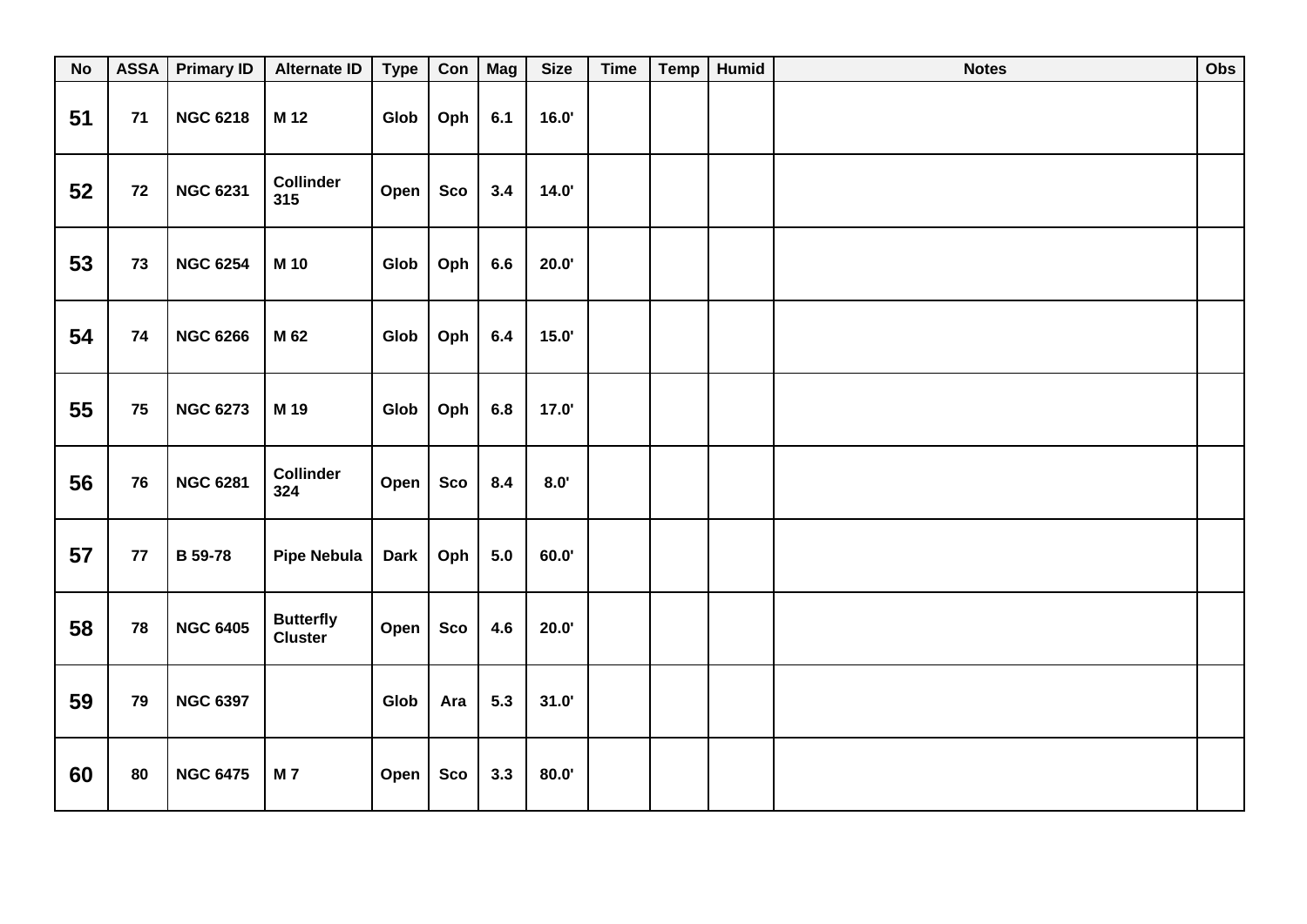| <b>No</b> | <b>ASSA</b> | <b>Primary ID</b> | <b>Alternate ID</b> | <b>Type</b> | Con        | <b>Mag</b> | <b>Size</b>     | <b>Time</b> | <b>Temp</b> | <b>Humid</b> | <b>Notes</b> | Obs |
|-----------|-------------|-------------------|---------------------|-------------|------------|------------|-----------------|-------------|-------------|--------------|--------------|-----|
| 61        | 81          | <b>NGC 6494</b>   | M 23                | Open        | Sgr        | 5.9        | 29.0'           |             |             |              |              |     |
| 62        | 82          | <b>NGC 6514</b>   | M 20                | Open        | Sgr        | $5.2$      | 28.0'           |             |             |              |              |     |
| 63        | 84          | <b>NGC 6531</b>   | M 21                | Open        | Sgr        | 7.2        | 14.0'           |             |             |              |              |     |
| 64        | 83          | <b>NGC 6523</b>   | <b>NGC 6526</b>     | <b>Neb</b>  | Sgr        | $5.0$      | 17.0'x<br>15.0' |             |             |              |              |     |
| 65        | 85          | <b>NGC 6541</b>   |                     | Glob        | <b>CrA</b> | 6.3        | 15.0'           |             |             |              |              |     |
| 66        | 88          | <b>NGC 6603</b>   | M 24                | Open        | Sgr        | 11.1       | 6.0"            |             |             |              |              |     |
| 67        | 86          | <b>NGC 6584</b>   |                     | Glob        | <b>Tel</b> | 7.9        | 6.6'            |             |             |              |              |     |
| 68        | 87          | <b>NGC 6618</b>   | M 17                | Open        | Sgr        | 7.3        | 25.0'           |             |             |              |              |     |
| 69        | 89          | M 25              | IC 4725             | Open        | Sgr        | 6.2        | 29.0'           |             |             |              |              |     |
| 70        | 90          | <b>NGC 6656</b>   | M 22                | Glob        | Sgr        | $5.2$      | 32.0'           |             |             |              |              |     |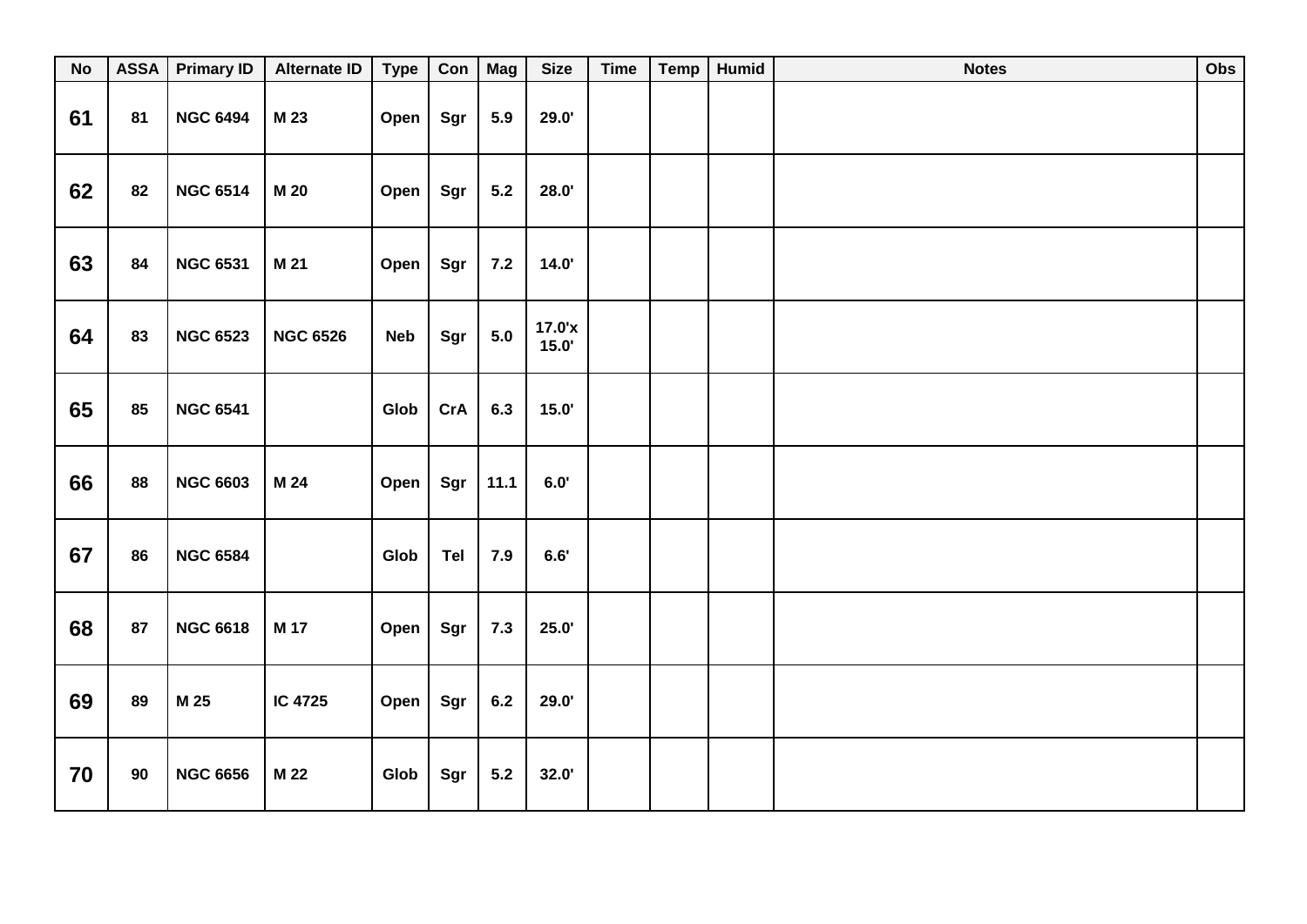| <b>No</b> | <b>ASSA</b> | <b>Primary ID</b>     | <b>Alternate ID</b>                | <b>Type</b> | Con        | <b>Mag</b> | <b>Size</b>     | <b>Time</b> | Temp | <b>Humid</b> | <b>Notes</b> | Obs |
|-----------|-------------|-----------------------|------------------------------------|-------------|------------|------------|-----------------|-------------|------|--------------|--------------|-----|
| 71        | 91          | <b>NGC 6705</b>       | <b>Wild Duck</b><br><b>Cluster</b> | Open        | <b>Sct</b> | 6.1        | 32.0'           |             |      |              |              |     |
| 72        | 92          | <b>NGC 6723</b>       |                                    | Glob        | Sgr        | 6.8        | 13.0'           |             |      |              |              |     |
| 73        | 93          | <b>Bernes</b><br>157  |                                    | <b>Neb</b>  | CrA        |            | 1.5'            |             |      |              |              |     |
| 74        | 94          | <b>NGC 6744</b>       | ESO 104 42                         | Gal         | Pav        | 9.1        | 17.0'x<br>10.7' |             |      |              |              |     |
| 75        | 95          | <b>NGC 6752</b>       | Pavo<br>Globular                   | Glob        | Pav        | 5.3        | 29.0'           |             |      |              |              |     |
| 76        | 96          | <b>NGC 6809</b>       | M 55                               | Glob        | Sgr        | 6.3        | 19.0'           |             |      |              |              |     |
| 77        | 97          | <b>Melotte</b><br>227 | <b>Collinder</b><br>411            | Open        | Oct        | 5.3        | 70.0'           |             |      |              |              |     |
| 78        | 98          | <b>NGC 7089</b>       | <b>M2</b>                          | Glob        | Aqr        | 6.6        | 16.0'           |             |      |              |              |     |
| 79        | 99          | <b>NGC 7099</b>       | M 30                               | Glob        | Cap        | 6.9        | 12.0'           |             |      |              |              |     |
| 80        | 100         | <b>NGC 7293</b>       | <b>Helix</b>                       | <b>PNe</b>  | Aqr        | 6.3        | 16.0'           |             |      |              |              |     |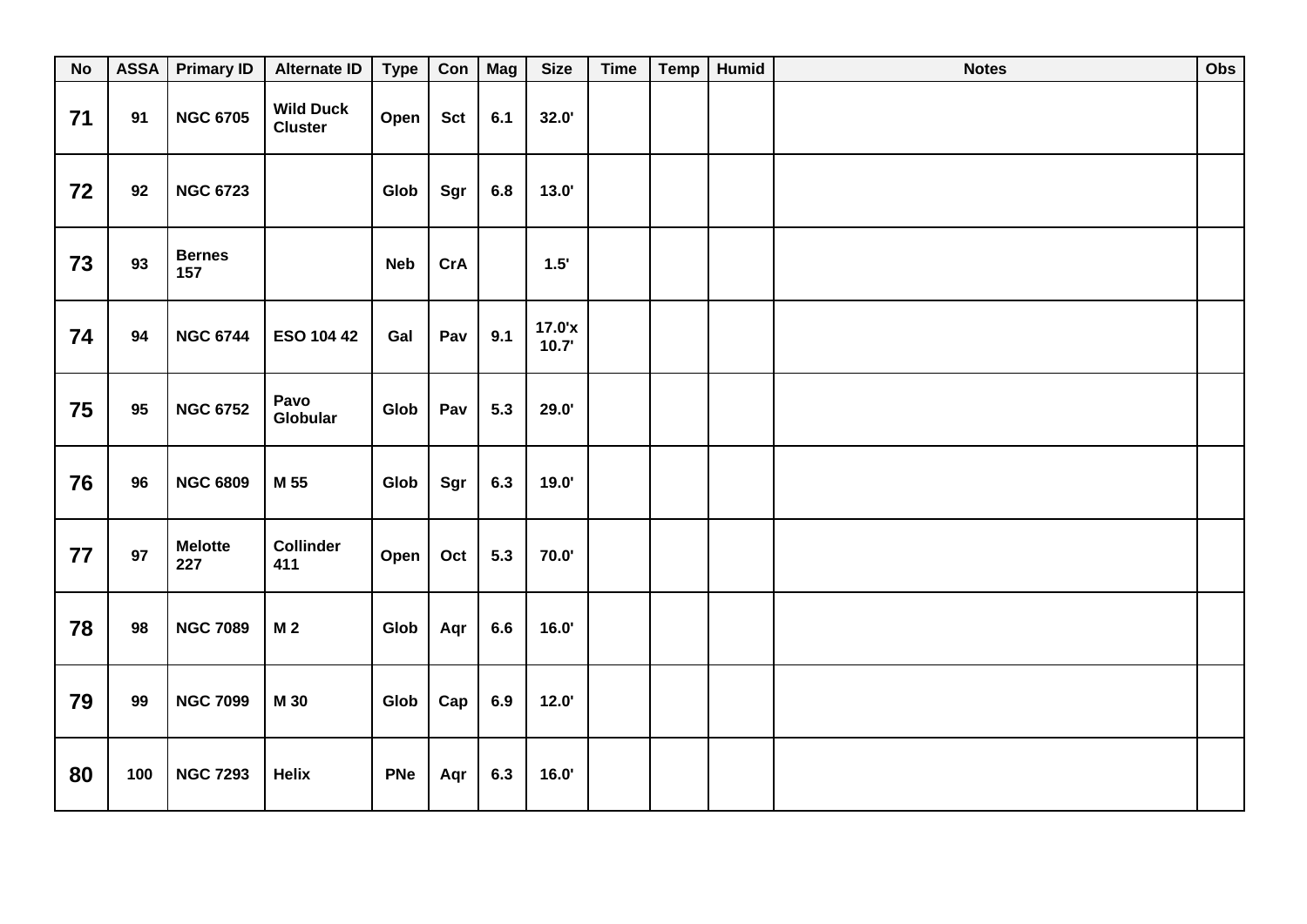| <b>No</b> | ASSA                    | <b>Primary ID</b> | <b>Alternate ID</b>                        | <b>Type</b> | Con        | <b>Mag</b> | <b>Size</b>                  | <b>Time</b> | <b>Temp</b> | <b>Humid</b> | <b>Notes</b> | Obs |
|-----------|-------------------------|-------------------|--------------------------------------------|-------------|------------|------------|------------------------------|-------------|-------------|--------------|--------------|-----|
| 81        | $\mathbf 2$             | <b>NGC 104</b>    | 47 Tucanae                                 | Glob        | <b>Tuc</b> | 4.0        | 50.0'                        |             |             |              |              |     |
| 82        | $\mathbf{1}$            | <b>NGC 55</b>     | <b>MCG -7-1-</b><br>13                     | Gal         | <b>Scl</b> | 8.5        | 30.2'x<br>3.4'               |             |             |              |              |     |
| 83        | $\overline{7}$          | <b>NGC 292</b>    | <b>Small</b><br><b>Magellanic</b><br>Cloud | Gal         | <b>Tuc</b> | 2.8        | $5.3^\circ x$<br>$3.4^\circ$ |             |             |              |              |     |
| 84        | $\bf{8}$                | <b>NGC 362</b>    |                                            | Glob        | <b>Tuc</b> | 6.8        | 14.0'                        |             |             |              |              |     |
| 85        | $6\phantom{1}$          | <b>NGC 288</b>    |                                            | Glob        | Scl        | 8.1        | 13.0'                        |             |             |              |              |     |
| 86        | $5\phantom{.0}$         | <b>NGC 253</b>    | <b>Sculptor</b><br>Galaxy                  | Gal         | <b>Scl</b> | 7.9        | 28.2'x<br>5.5'               |             |             |              |              |     |
| 8         | $\mathbf 3$             | <b>NGC 247</b>    | MCG -4-3-5                                 | Gal         | Cet        | 9.7        | 20.0'x<br>5.0'               |             |             |              |              |     |
| 88        | $\overline{\mathbf{4}}$ | <b>NGC 246</b>    | PN G118.8-<br>74.7                         | <b>PNe</b>  | Cet        | 10.4       | 4.0'                         |             |             |              |              |     |
| 89        | 10                      | <b>NGC 1261</b>   |                                            | Glob        | Hor        | 8.3        | 6.8'                         |             |             |              |              |     |
| 90        | 11                      | <b>NGC 1291</b>   | <b>MCG -7-7-8</b>                          | Gal         | Eri        | 9.5        | 9.1'x<br>6.6'                |             |             |              |              |     |